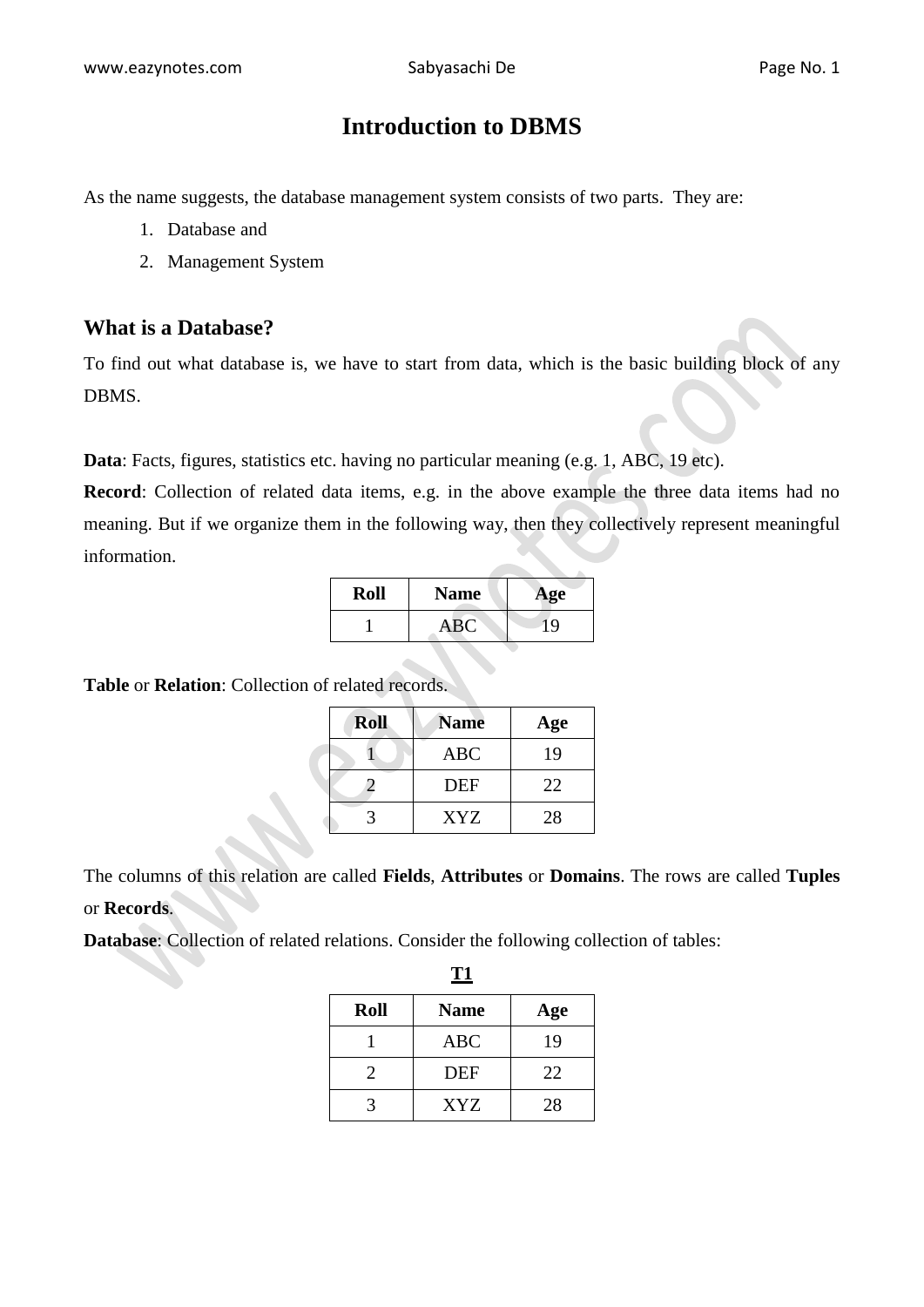| T2   |                |  |
|------|----------------|--|
| Roll | <b>Address</b> |  |
|      | KOL            |  |
| 2    | <b>DEL</b>     |  |
|      | <b>MUM</b>     |  |

| . . |
|-----|
|     |

| <b>Roll</b>           | Year         |
|-----------------------|--------------|
|                       |              |
| $\mathcal{D}_{\cdot}$ | $\mathbf{I}$ |
|                       |              |

| Т4   |                |  |
|------|----------------|--|
| Year | <b>Hostel</b>  |  |
|      | H1             |  |
| Н    | H <sub>2</sub> |  |

We now have a collection of 4 tables. They can be called a "related collection" because we can clearly find out that there are some common attributes existing in a selected pair of tables. Because of these common attributes we may combine the data of two or more tables together to find out the complete details of a student. Questions like "Which hostel does the youngest student live in?" can be answered now, although *Age* and *Hostel* attributes are in different tables.

In a database, data is organized strictly in row and column format. The rows are called **Tuple** or **Record**. The data items within one row may belong to different data types. On the other hand, the columns are often called **Domain** or **Attribute**. All the data items within a single attribute are of the same data type.

#### **What is Management System?**

A management system is a set of rules and procedures which help us to create organize and manipulate the database. It also helps us to add, modify delete data items in the database. The management system can be either manual or computerized.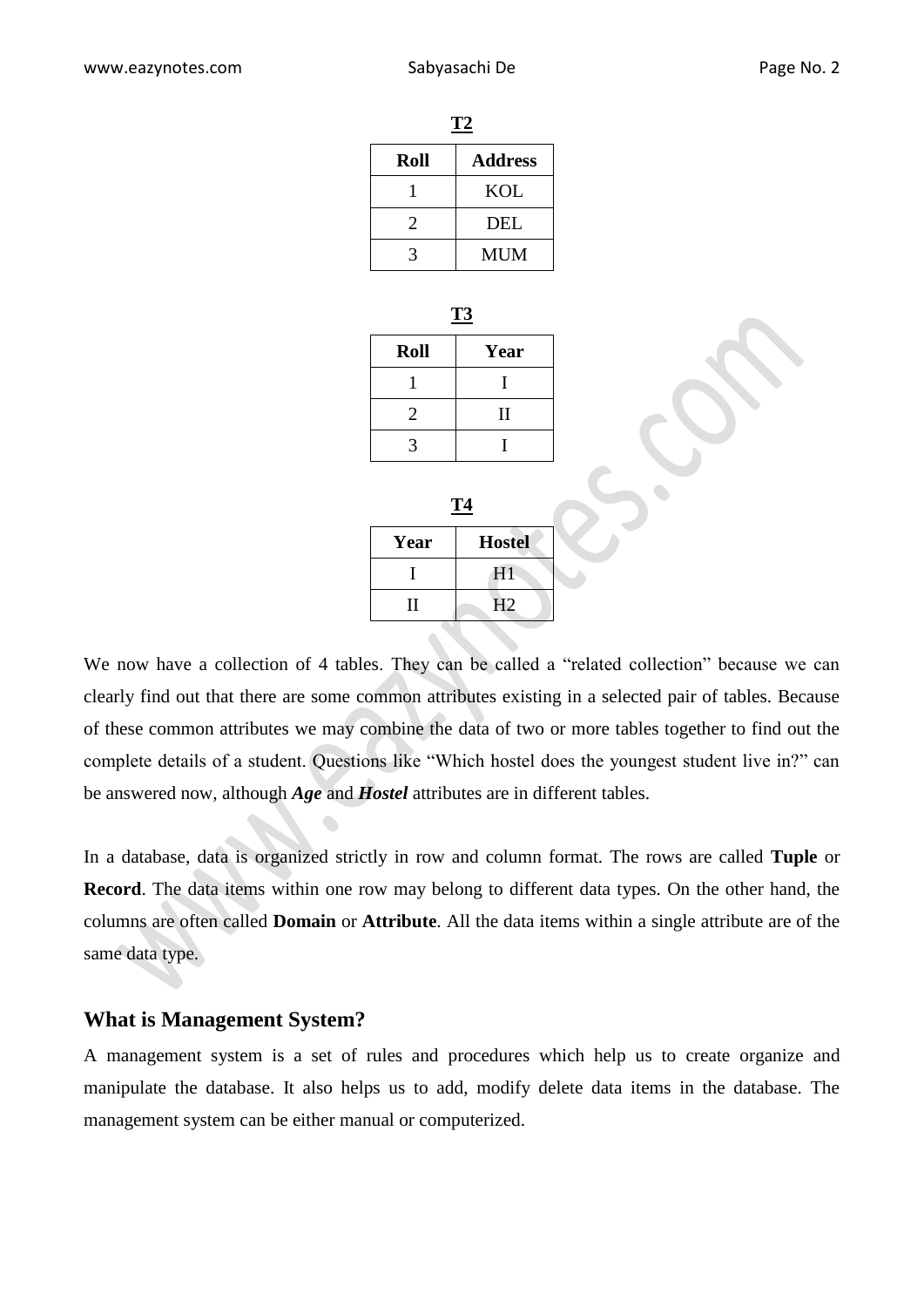The management system is important because without the existence of some kind of rules and regulations it is not possible to maintain the database. We have to select the particular attributes which should be included in a particular table; the common attributes to create relationship between two tables; if a new record has to be inserted or deleted then which tables should have to be handled etc. These issues must be resolved by having some kind of rules to follow in order to maintain the integrity of the database.

#### **Three Views of Data**

We know that the same thing, if viewed from different angles produces difference sights. Likewise, the database that we have created already can have different aspects to reveal if seen from different levels of abstraction. The term **Abstraction** is very important here. Generally it means the amount of detail you want to hide. Any entity can be seen from different perspectives and levels of complexity to make it a reveal its current amount of abstraction. Let us illustrate by a simple example.

A computer reveals the minimum of its internal details, when seen from outside. We do not know what parts it is built with. This is the highest level of abstraction, meaning very few details are visible. If we open the computer case and look inside at the hard disc, motherboard, CD drive, CPU and RAM, we are in middle level of abstraction. If we move on to open the hard disc and examine its tracks, sectors and read-write heads, we are at the lowest level of abstraction, where no details are invisible.

In the same manner, the database can also be viewed from different levels of abstraction to reveal different levels of details. From a bottom-up manner, we may find that there are three levels of abstraction or views in the database. We discuss them here.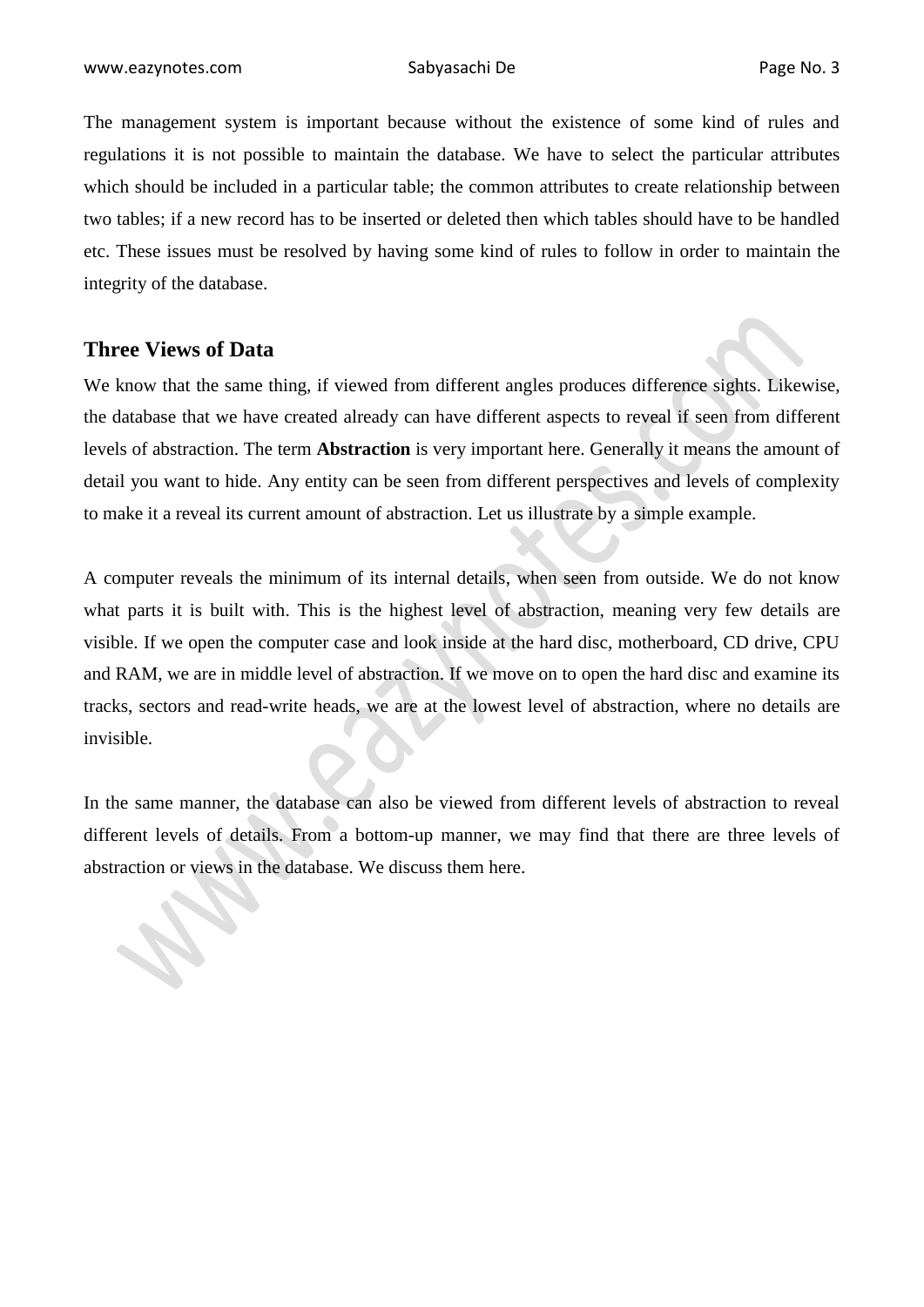

The word schema means arrangement – how we want to arrange things that we have to store. The diagram above shows the three different schemas used in DBMS, seen from different levels of abstraction.

The lowest level, called the **Internal or Physical schema**, deals with the description of how raw data items (like 1, ABC, KOL, H2 etc.) are stored in the physical storage (Hard Disc, CD, Tape Drive etc.). It also describes the data type of these data items, the size of the items in the storage media, the location (physical address) of the items in the storage device and so on. This schema is useful for database application developers and database administrator.

The middle level is known as the **Conceptual or Logical Schema**, and deals with the structure of the entire database. Please note that at this level we are not interested with the raw data items anymore, we are interested with the structure of the database. This means we want to know the information about the attributes of each table, the common attributes in different tables that help them to be combined, what kind of data can be input into these attributes, and so on. Conceptual or Logical schema is very useful for database administrators whose responsibility is to maintain the entire database.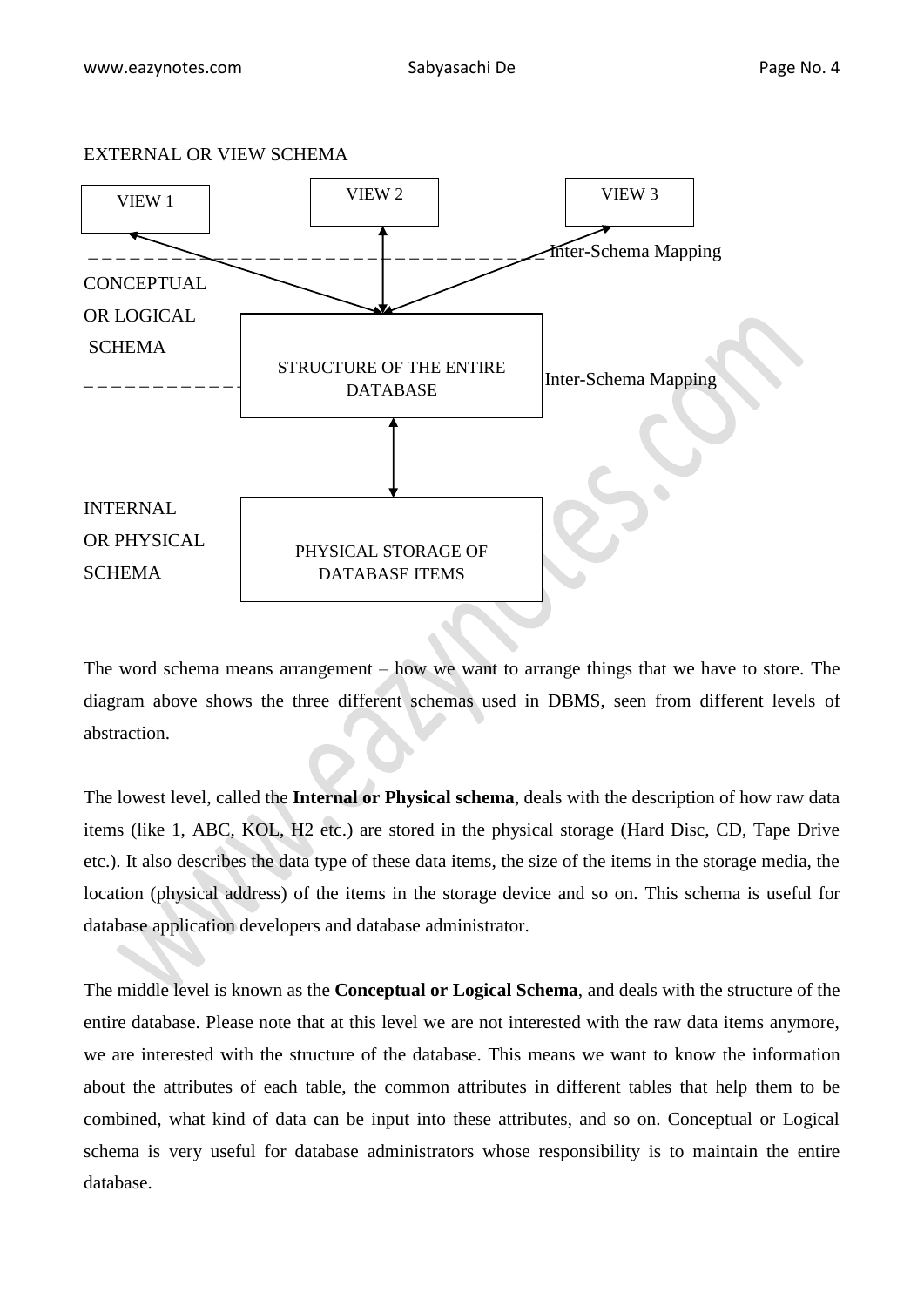The highest level of abstraction is the **External or View Schema**. This is targeted for the end users. Now, an end user does not need to know everything about the structure of the entire database, rather than the amount of details he/she needs to work with. We may not want the end user to become confused with astounding amount of details by allowing him/her to have a look at the entire database, or we may also not allow this for the purpose of security, where sensitive information must remain hidden from unwanted persons. The database administrator may want to create custom made tables, keeping in mind the specific kind of need for each user. These tables are also known as **virtual tables**, because they have no separate physical existence. They are crated dynamically for the users at runtime. Say for example, in our sample database we have created earlier, we have a special officer whose responsibility is to keep in touch with the parents of any under aged student living in the hostels. That officer does not need to know every detail except the *Roll, Name, Addresss* and *Age*. The database administrator may create a virtual table with only these four attributes, only for the use of this officer.

## **Data Independence**

This brings us to our next topic: data independence. It is the property of the database which tries to ensure that if we make any change in any level of schema of the database, the schema immediately above it would require minimal or no need of change.

What does this mean? We know that in a building, each floor stands on the floor below it. If we change the design of any one floor, e.g. extending the width of a room by demolishing the western wall of that room, it is likely that the design in the above floors will have to be changed also. As a result, one change needed in one particular floor would mean continuing to change the design of each floor until we reach the top floor, with an increase in the time, cost and labour. Would not life be easy if the change could be contained in one floor only? Data independence is the answer for this. It removes the need for additional amount of work needed in adopting the single change into all the levels above.

Data independence can be classified into the following two types:

1. **Physical Data Independence**: This means that for any change made in the physical schema, the need to change the logical schema is minimal. This is practically easier to achieve. Let us explain with an example.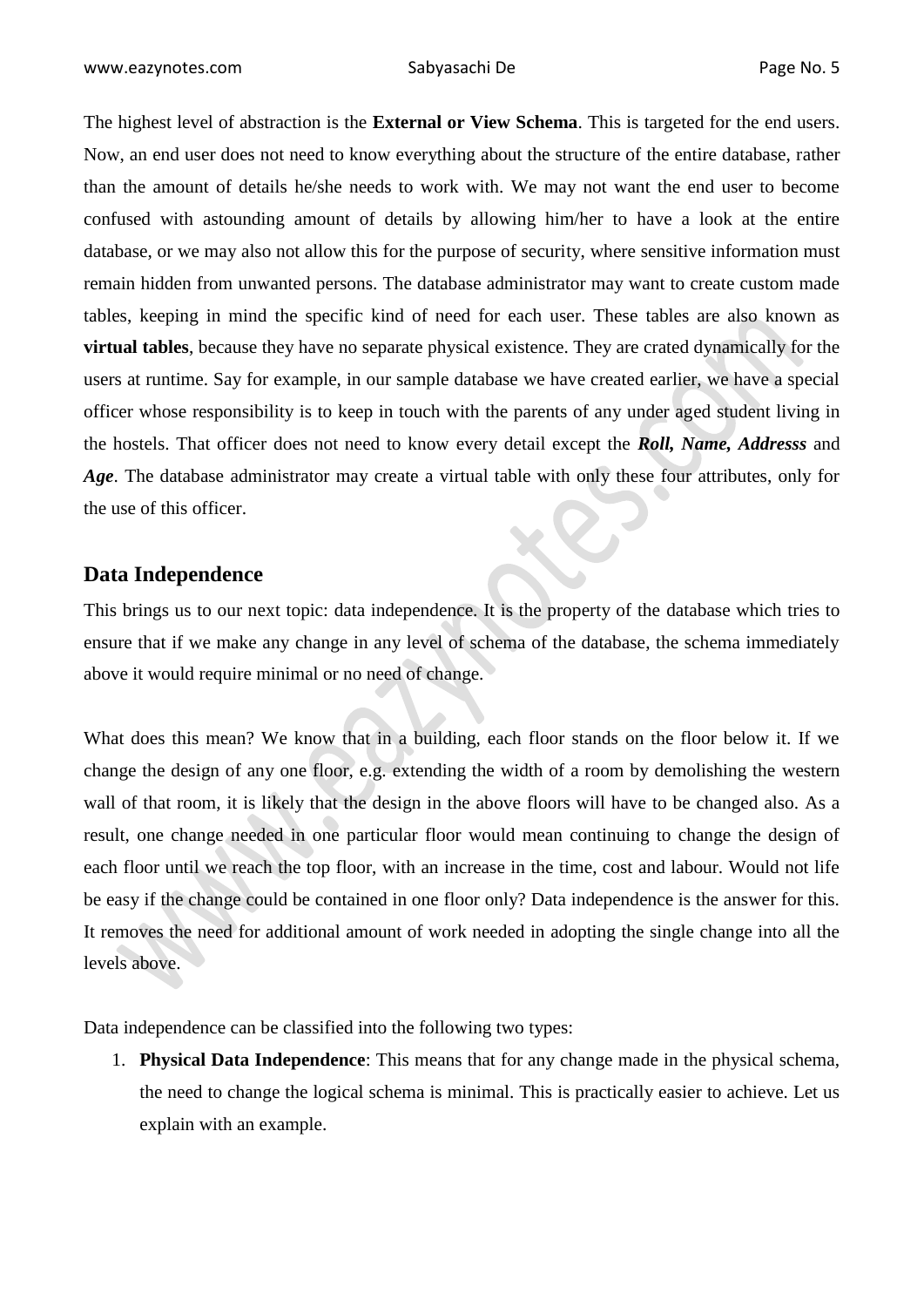Say, you have bought an Audio CD of a recently released film and one of your friends has bought an Audio Cassette of the same film. If we consider the physical schema, they are entirely different. The first is digital recording on an optical media, where random access is possible. The second one is magnetic recording on a magnetic media, strictly sequential access. However, how this change is reflected in the logical schema is very interesting. For music tracks, the logical schema for both the CD and the Cassette is the title card imprinted on their back. We have information like Track no, Name of the Song, Name of the Artist and Duration of the Track, things which are identical for both the CD and the Cassette. We can clearly say that we have achieved the physical data independence here.

2. **Logical Data Independence**: This means that for any change made in the logical schema, the need to change the external schema is minimal. As we shall see, this is a little difficult to achieve. Let us explain with an example.

Suppose the CD you have bought contains 6 songs, and some of your friends are interested in copying some of those songs (which they like in the film) into their favorite collection. One friend wants the songs 1, 2, 4, 5, 6, another wants 1, 3, 4, 5 and another wants 1, 2, 3, 6. Each of these collections can be compared to a view schema for that friend. Now by some mistake, a scratch has appeared in the CD and you cannot extract the song 3. Obviously, you will have to ask the friends who have song 3 in their proposed collection to alter their view by deleting song 3 from their proposed collection as well.

### **Database Administrator**

The Database Administrator, better known as DBA, is the person (or a group of persons) responsible for the well being of the database management system. S/he has the flowing functions and responsibilities regarding database management:

- 1. Definition of the schema, the architecture of the three levels of the data abstraction, data independence.
- 2. Modification of the defined schema as and when required.
- 3. Definition of the storage structure i.e. and access method of the data stored i.e. sequential, indexed or direct.
- 4. Creating new used-id, password etc, and also creating the access permissions that each user can or cannot enjoy. DBA is responsible to create user roles, which are collection of the permissions (like read, write etc.) granted and restricted for a class of users. S/he can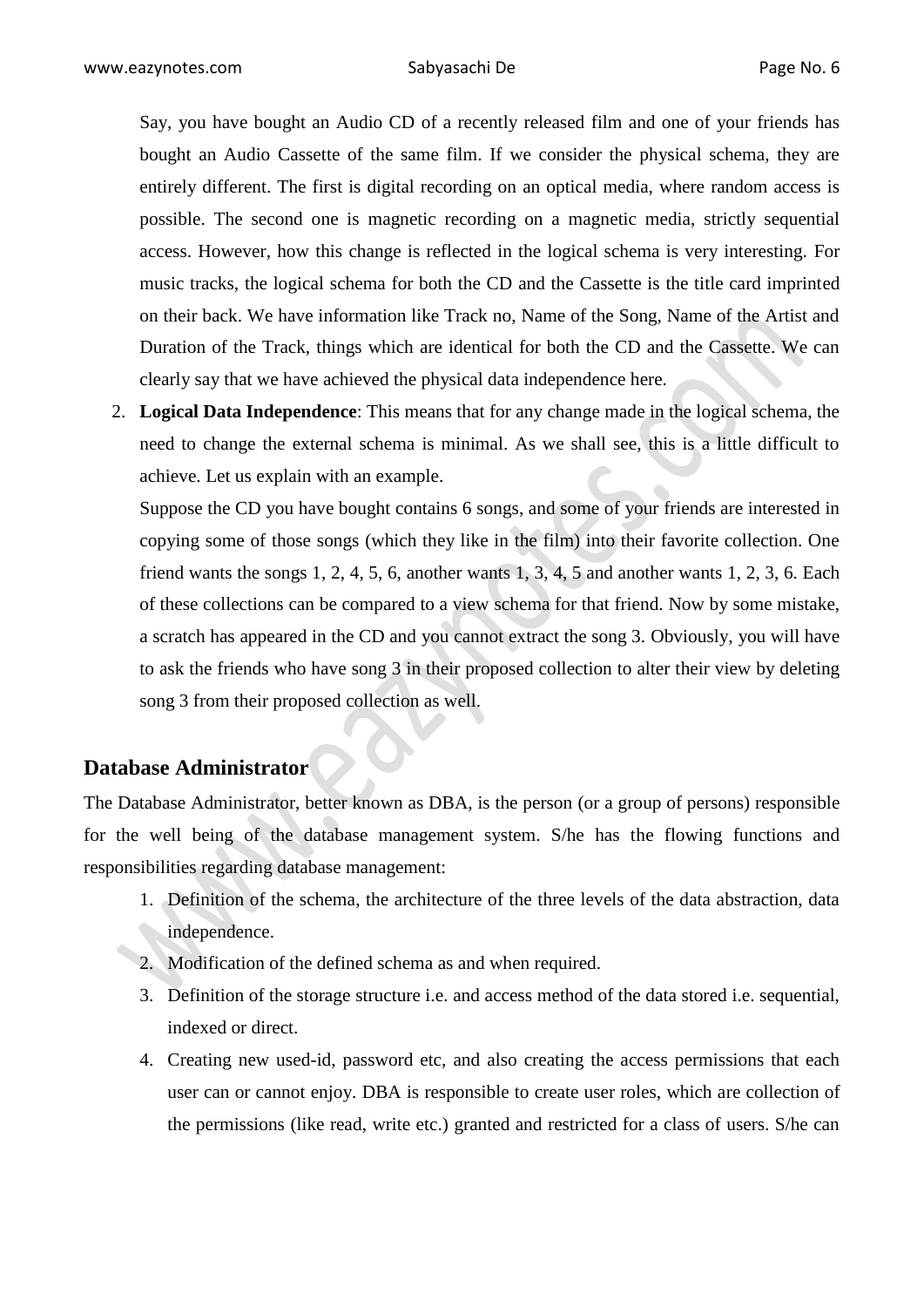also grant additional permissions to and/or revoke existing permissions from a user if need be.

- 5. Defining the integrity constraints for the database to ensure that the data entered conform to some rules, thereby increasing the reliability of data.
- 6. Creating a security mechanism to prevent unauthorized access, accidental or intentional handling of data that can cause security threat.
- 7. Creating backup and recovery policy. This is essential because in case of a failure the database must be able to revive itself to its complete functionality with no loss of data, as if the failure has never occurred. It is essential to keep regular backup of the data so that if the system fails then all data up to the point of failure will be available from a stable storage. Only those amount of data gathered during the failure would have to be fed to the database to recover it to a healthy status.  $\bullet$

### **Advantages and Disadvantages of Database Management System**

We must evaluate whether there is any gain in using a DBMS over a situation where we do not use it. Let us summarize the advantages.

- 1. **Reduction of Redundancy:** This is perhaps the most significant advantage of using DBMS. Redundancy is the problem of storing the same data item in more one place. Redundancy creates several problems like requiring extra storage space, entering same data more than once during data insertion, and deleting data from more than one place during deletion. Anomalies may occur in the database if insertion, deletion etc are not done properly.
- 2. **Sharing of Data:** In a paper-based record keeping, data cannot be shared among many users. But in computerized DBMS, many users can share the same database if they are connected via a network.
- 3. **Data Integrity:** We can maintain data integrity by specifying integrity constrains, which are rules and restrictions about what kind of data may be entered or manipulated within the database. This increases the reliability of the database as it can be guaranteed that no wrong data can exist within the database at any point of time.
- 4. **Data security:** We can restrict certain people from accessing the database or allow them to see certain portion of the database while blocking sensitive information. This is not possible very easily in a paper-based record keeping.